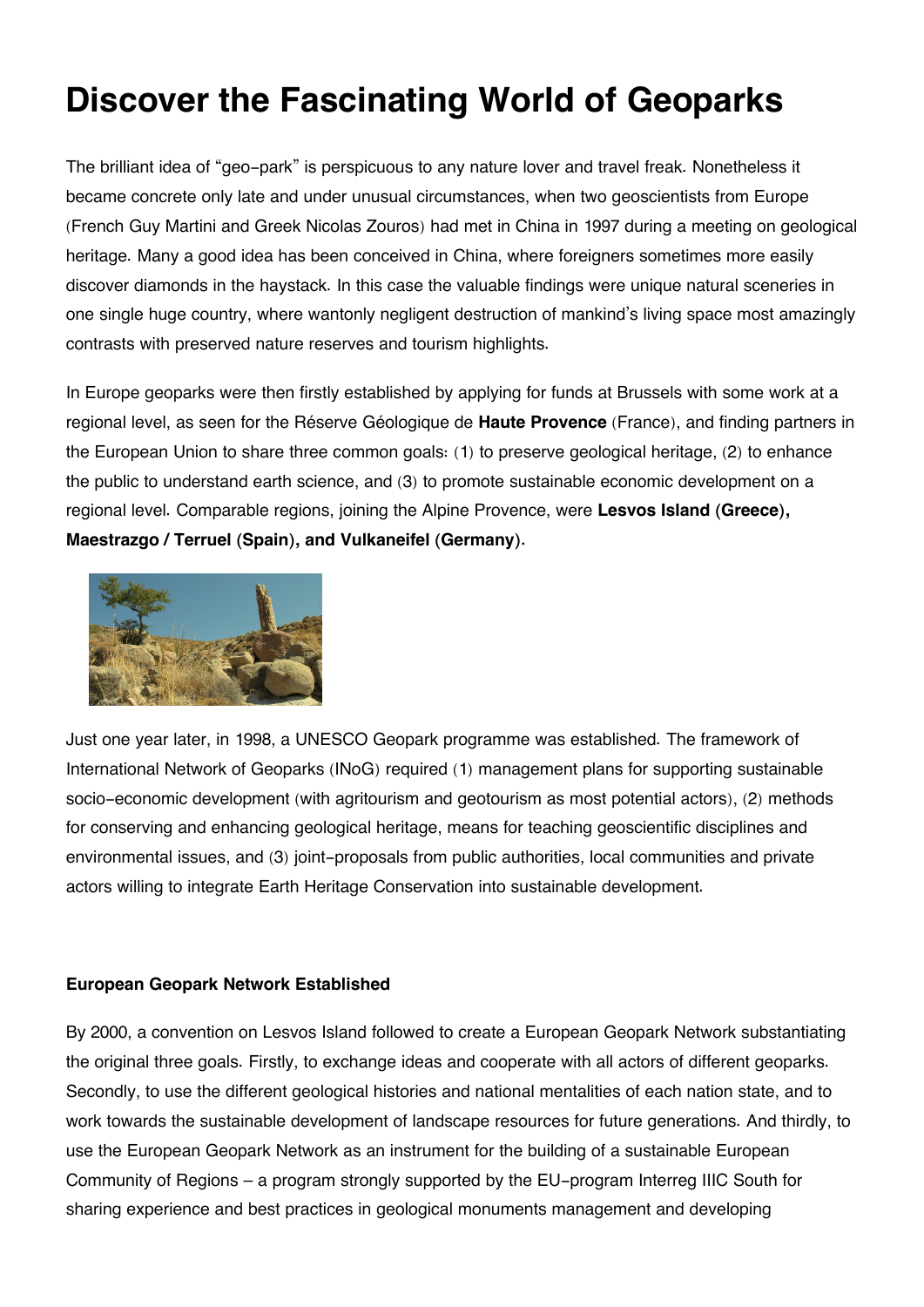geotourism in Europe.

Ten years later, in 2010, more people have become aware, how beautiful landscapes and sceneries might look like, no matter if these are awe inspiring mountains, spellbound lakes or queer rock formations. Thereby one has not to travel around the globe or dive into the Grand Canyon, since European countries and regions also hide many a unique geological heritage. But not all of them have reached the world platform, or at least have been attached as marginal national geopark into a larger world-class geopark unit. One example is the 14 million year old Ries basin. The world's best researched meteorite crater, with its focus of the fully preserved walled town of medieval Noerdlingen, is now an exclusive part of the Swabian Alb Geopark.

Landscapes are anything else than "boring" or "dead". They speak thousands of languages telling us their history written in stone. As demonstrated on the following examples, a geopark becomes a challenging target, where time-honored monuments of long earth history are greeting and consolidating Europe's multi-various and multi-cultural regions.



# **North West Highlands Geopark**

The North West Highlands of Scotland (UK) may beat the Grand Canyon as a window of Earth's history. They are the key area of earth sciences calling geoscientists from all over the world. In 19th century, the highly complex Moine Thrust Zone with its enigmatic rocks in the wild, boggy Scottish country was recognized as one of the most important structures of the 400 million year old Caledonian Mountain belt. The once high mountains were the first in Europe to be formed by early Paleozoic sea deposits (ca. 600  $\sim$  390 million years ago) at the beginning of evolution. The mineral-rich mountains once had stretched all over Ireland, Wales and western Scandinavia, being flattened to the present highlands and finally polished by the ice of the last ice age (ca.  $-700.000 \sim 12.000$  years).

What fascinates is not only the attachment of this mysterious mountain belt onto Europe at times, when the ancient continent was still isolated from the ancient Asian continent, while connected with ancient northern America. It is furthermore the 3000 million year old Lewisian Gneiss Complex containing some of the oldest rocks and embedding the Caledonian mountains. This gneiss belt appears now in the typical rugged 'cnoc-and-lochan' ("hill and lake") landscape.

If visitors won't see "Nessie" in the world's most famous loch, they might probably recognize instead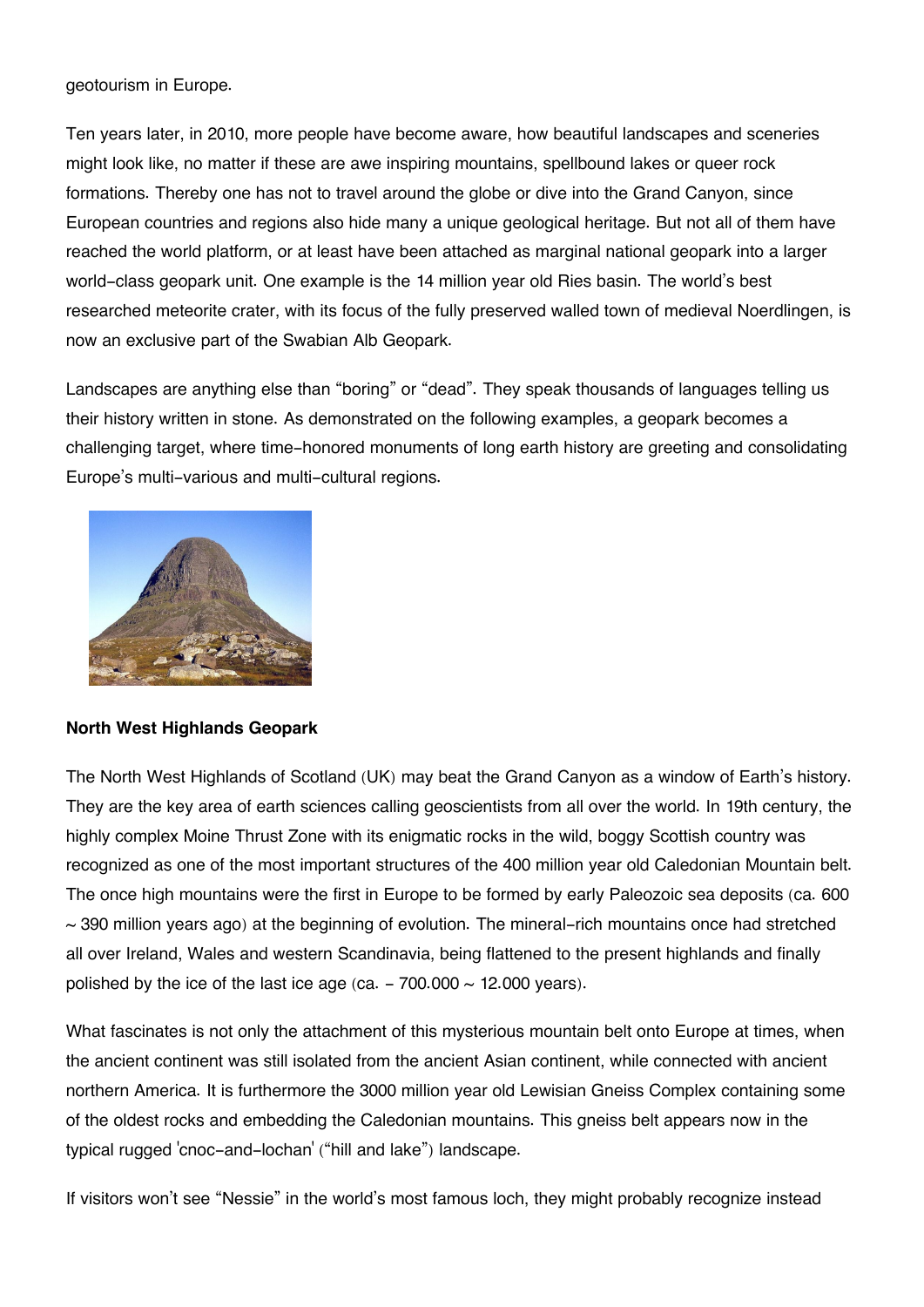some 'insel-bergs' shaped in the red Torridonian sandstone on top of the Lewisian Gneiss, dating back to the so far oldest known ice age (pre-Cambrian: ca 1000 million years ago).



#### **Haute-Provence (France) and Swabian Alb**

Want to find a Nessie elsewhere? Then just move from the world's oldest preserved geo-heritage to the Alpine Provence in southeastern France, where 300 million years of history are demonstrated in Europe's largest geological open-air museum (2000 km2) with fascinating rock formations and fossil sites. Near Digne a huge rock shelf is covered with more than 1550 ammonites on a 320 m2 large limestone wall. The 21 km long spectacular Verdon gorge opens with awe inspiring views on the calcareous highlands, where Ichthyosaurs are telling about the times of the early Jurassic Sea (some -150 million yrs). These 18 m long gigantic "fish-lizards" were a combination of fish and reptiles, viviparous predators that paralleled the dinosaurs on land and pterosaurs in the air. They equally constitute the main paleontological treasure in southwest Germany's Swabian Alb Geopark (Holzmaden), a carstic landscape with caves, volcanic fillings and historic Celtic settlement sites where Europe's earliest iron-brass smeltering took place.

## **Hateg Country Dinosaur Geopark (Romania)**

More about the enchanted giant reptiles, which were extinct some 65 million years ago at the end of Mesozoic times, Hateg Country Dinosaur Geopark may offer. Located in a fertile basin of central Romania and framed by 2000 m high Carpathian Mountains, glacial lakes, gorges, caves and alpine forests, this ancient center of Roman settlement is now a 1000 km2 large geopark around Hateg town. Its remarkable heritage offers "dwarf dinosaurs" from the end of Cretaceous period (-65 million years).

Skeletal remains, next to fishes and mammals, are found in fossil fluvial and lake deposits, amongst them dinosaur eggs and hatchlings. Another highlight is the huge pterosaur "Hatzegopteryx", which once was one of the largest flying animals ever existing. Dracula, the flying dragon with a wing span of 12 m? For all these giants their end might have come with volcano eruptions, which have remarkably shaped the landscape with rocks-tuffs, lavas and volcanic bombs.